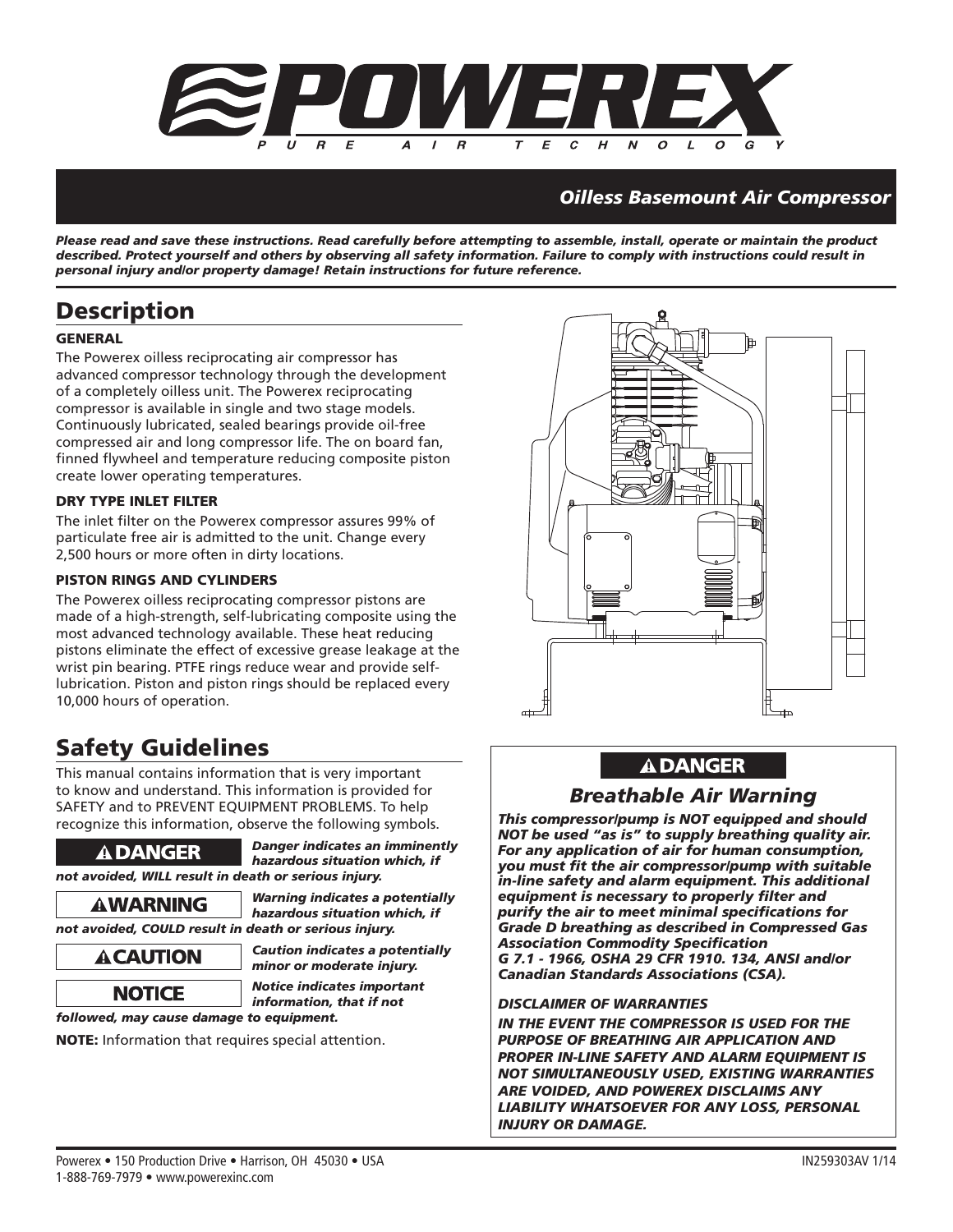# **Unpacking**

After unpacking the unit, inspect carefully for any damage that may have occurred during transit. Make sure to tighten fittings, bolts, etc., before putting unit into service.



 *Do not operate unit if damaged*

 *during shipping, handling or use. Damage may result in bursting and cause injury or property damage.*

# **General Safety Information**

### **CALIFORNIA PROPOSITION 65**

 *This product or its power cord may contain chemicals known to the State of California to cause cancer and birth defects or other reproductive harm. Wash hands after handling.*

## **GENERAL**

The following safety precautions must be observed at all times:

 1. Read all manuals included with this product carefully. Be thoroughly familiar with the controls and the proper use of the equipment.



- 2. Follow all local electrical and safety codes, as well as in the United States, the National Electrical Codes (NEC) and Occupational Safety and Health Act (OSHA).
- 3. Only persons well acquainted with these rules of safe operation should be allowed to use the equipment.
- 4. Keep visitors away and **NEVER** allow children in the work area.
- 5. Wear safety glasses and use hearing protection when operating the unit.
- 6. Do not stand on or use the unit as a handhold.
- 7. Before each use, inspect compressed air system and electrical components for signs of damage, deterioration, weakness or leakage.

# **Installation**

# *Disconnect, tag*

 *and lock out power* 

*source then release all pressure from the system before attempting to install, service, relocate or perform any maintenance.*

 *Do not lift or move unit* 

 *without appropriately rated equipment. Be sure the unit is securely attached to lifting device used. Do not lift unit by holding onto tubes or coolers. Do not use unit to lift other attached equipment.*

In existing air systems, contamination may be downstream of the dryer system. If necessary, clean air lines prior to installation and use of the dryer system to ensure proper operation.

## **INSTALLATION SITE**

- 1. The compressor must be located in a clean, well lit and well ventilated area.
- 2. The area should be free of excessive dust, toxic or flammable gases, moisture, water, and direct sunlight.
- 3. Never install the compressor where the ambient temperature is higher than 104° F or where humidity is high.
- 4. Clearance must allow for safe, effective inspection and maintenance.
- 5. If necessary, use metal shims or leveling pads to level the compressor. Never use wood to shim the compressor.

## **VENTILATION**

- 1. If the oilless compressor is located in a totally enclosed room, an exhaust fan with access to outside air must be installed.
- 2. Never restrict the cooling fan exhaust air.
- 3. Never locate the compressor where hot exhaust air from other heat generating units may be pulled into the unit.

| <b>MINIMUM CLEARANCES</b> |           |  |  |  |
|---------------------------|-----------|--|--|--|
| Above                     | 24 inches |  |  |  |
| Drive belt side           | 12 inches |  |  |  |
| Other sides               | 20 inches |  |  |  |
|                           |           |  |  |  |

# **Specifi cations**

| <b>Model</b>   | <b>HP</b> | <b>Phase</b> | SCFM @ 50 psig | SCFM @ 100 psig | <b>RPM</b> | <b>Voltage</b> | <b>Gal. Tank</b> | <b>Dimension</b><br>L x W x H |
|----------------|-----------|--------------|----------------|-----------------|------------|----------------|------------------|-------------------------------|
| <b>OBS0107</b> | 1.0       |              | 3.6            | 3.4             | 620        | 208/230/460    | Basemount        | $21 \times 16 \times 20$      |
| OBS0157        | 1.5       |              | 5.3            | 5.0             | 980        | 208/230/460    | Basemount        | $21 \times 16 \times 20$      |
| <b>OBS0207</b> | 2.0       |              | 6.7            | 6.5             | 680        | 208/230/460    | Basemount        | 32 x 19 x 23                  |
| OBS0307        | 3.0       |              | 11.1           | 10.1            | 970        | 208/230/460    | Basemount        | 32 x 19 x 23                  |
| <b>OBS0507</b> | 5.0       |              | 17.1           | 16.5            | 800        | 208/230/460    | Basemount        | 36 x 22 x 27                  |
| <b>OBS0757</b> | 7.5       |              | 28.4           | 26.1            | 870        | 208/230/460    | Basemount        | 46 x 24 x 28                  |
| <b>OBS1007</b> | 10.0      |              | 37.2           | 35.0            | 1070       | 208/230/460    | Basemount        | 26 x 24 x 28                  |
| OBS1507        | 15.0      |              | 57.0           | 54.2            | 1250       | 208/230/460    | Basemount        | 48 x 27 x 28                  |

**NOTE:** For system electrical information (including motor FLA ratings), see the wiring diagram shipped with the unit.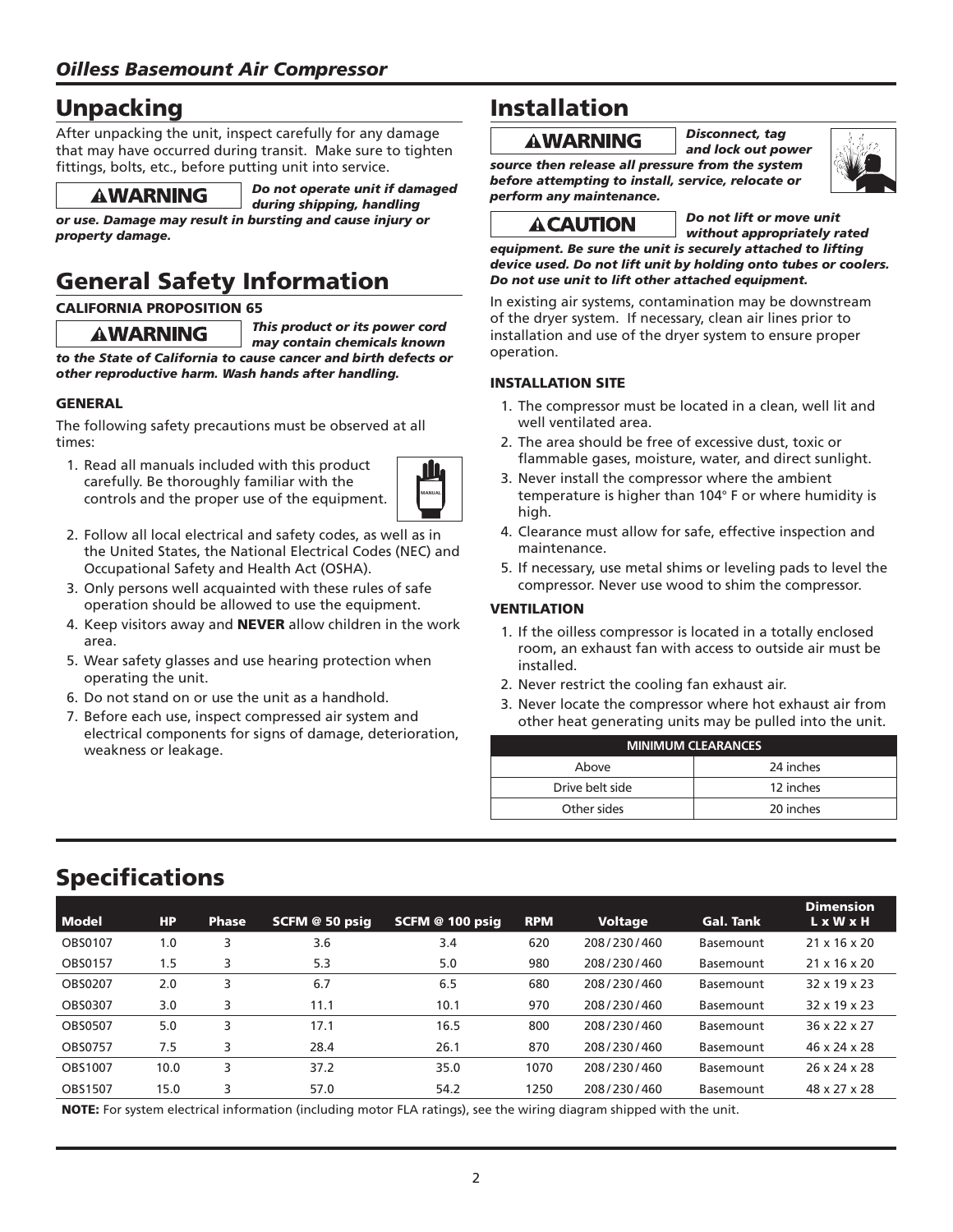# **Installation (Continued)**

## **WIRING**

 *All wiring and electrical connections must be performed* 

**by a qualified electrician. Installations must be in accordance** *with local and national codes.*



 *Overheating, short circuiting and fi re damage will result* 

## *from inadequate wiring.*

Wiring must be installed in accordance with National Electrical Code and local codes and standards that have been set up covering electrical apparatus and wiring. These should be consulted and local ordinances observed. Use solderless terminals to connect the electric power source. Be certain that adequate wire sizes are used, and that:

- 1. Service is of adequate ampere rating.
- 2. The supply line has the same electrical characteristics (voltage, cycles and phase) as the device.
- 3. Provide 12 inch flex conduit to control box to allow for motion during operation.

## **GROUNDING**

 *Improperly grounded electrical components* 



*are shock hazards. Make sure all the components are properly grounded to prevent death or serious injury.*

This product **MUST** be grounded. Grounding reduces the risk of electrical shock by providing an escape wire for the electric current if short circuit occurs.

## **PIPING**

### *Never use plastic (PVC) pipe for compressed air. Serious injury*

## *or death could result.*

Any tube, pipe or hose connected to the unit must be able to withstand the temperature generated and retain the pressure. All pressurized components of the air system must have a pressure rating higher than or equal to the ASME safety value setting. Incorrect selection and installation of any tube, pipe or hose could result in bursting and injury.

 *Never install a shut-off valve between the compressor pump and the tank without an appropriate safety valve. Personal injury and/or equipment damage may occur. Never use reducers in discharging piping.*

Refer to the general product manual.

- 1. Make sure the piping is lined up without being strained or twisted when assembling the piping for the compressor.
- 2. Appropriate expansion loops or bends should be installed at the compressor to avoid stresses caused by changes in hot and cold conditions.
- 3. Piping supports should be anchored separately from the compressor to reduce noise and vibration.
- 4. Never use any piping smaller than the compressor connection.

5. Use flexible hose to connect the outlet of the compressor to the piping so that the vibration of the compressor does not transfer to the piping.

## **SAFETY VALVES**

Tank mounted compressors are shipped from the factory with safety valves installed in the tank manifold. The flow capacity of the safety valve is equal to or greater than the capacity of the compressor.

- 1. The pressure setting of the safety valve must be no higher than the maximum working pressure of the tank.
- 2. Safety valves should be placed ahead of any possible blockage point in the system, i.e. shutoff valve.
- 3. Avoid connecting the safety valve with any tubing or piping.
- 4. Manually operate the safety valve every six months to avoid sticking or freezing.

# **Operation**

Powerex oilless single stage compressors operate at a maximum pressure of 125 PSIG. Two stage compressors operate at a maximum of 150 PSIG and are equipped for continuous duty.

Compressor RPM's are established by Powerex based on horsepower and operating pressure.

## **BEFORE START UP**

- 1. Make sure all safety warnings, labels and instructions have been read and understood before continuing.
- 2. Remove any shipping materials, brackets, etc.
- 3. Confirm that the electric power source and ground have been firmly connected.
- 4. Be sure all pressure connections are tight.
- 5. Check to be certain all safety relief valves, etc., are correctly installed.
- 6. Check that all fuses, circuit breakers, etc., are the proper size.
- 7. Make sure the inlet filter is properly installed.
- 8. Confirm that the drain valve is closed.
- 9. Visually check the rotation of the compressor pump. If the rotation is incorrect, have a qualified electrician correct the motor wiring.

## **START UP AND OPERATION**

- 1. Follow all the procedures under "Before Start-Up" before attempting operation of the compressor.
- 2. Switch the electric source breaker on.
- 3. Open the tank discharge valve completely.
- 4. Check that the compressor operates without excessive vibration, unusual noises or leaks.
- 5. Close the discharge valve completely.
- 6. Check the discharge pressure. Also make sure the air pressure rises to the designated pressure setting by checking the discharge pressure gauge.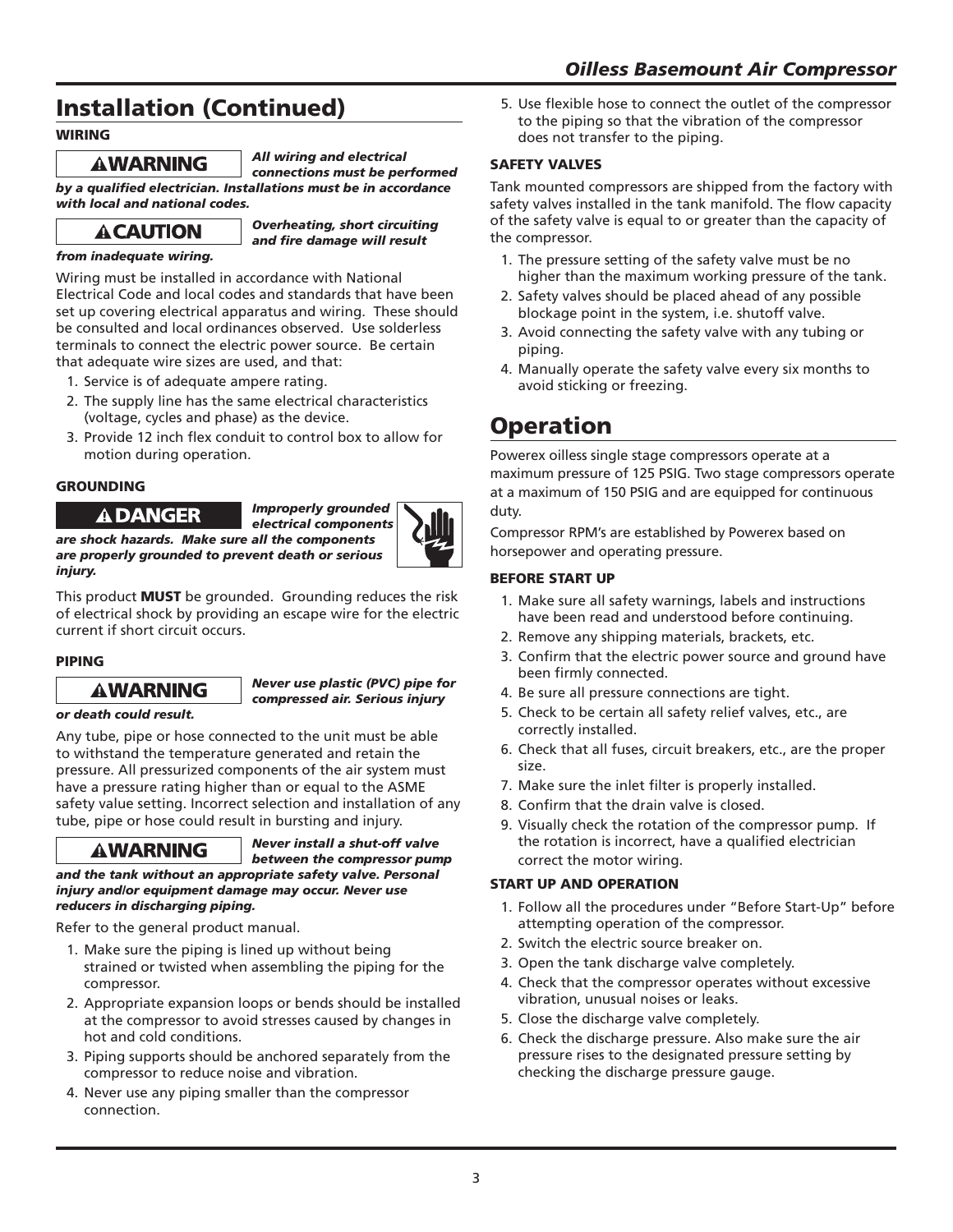# **Operation (Continued)**

 7. Check the operation of the pressure switch or the pilot valve for continuous run units by opening the stop valve and confirming the compressor starts or reloads as pressure drops.

 *Two stage units are equipped with head unloaders for* 

## *continuous operation.*

 8. Check all fasteners at frequent intervals for proper tightness.

cause electrical arcs that will ignite a flammable *gas or vapor. Never operate or repair in or near a* 

 *Electrical equipment and controls can* 



# *fl ammable gas or vapor. Never store fl ammable liquids or gases in the vicinity of the compressor.*

 *An ASME code safety relief* 

 *valve with a setting no higher than the tank maximum allowable working pressure MUST be installed in the air lines or in the tank. The ASME safety valve*  must have sufficient flow and pressure ratings to protect the *pressurized components from bursting. The fl ow rating can be found in the parts manual.*

# **Component Identification**

 *Do not operate with pressure switch or pilot valves set higher* 

*than the tank maximum allowable working pressure.*

 9. Never attempt to adjust ASME safety valve. Keep safety valve free from paint and other accumulations.

 *Never attempt to* 



 *repair or modify a tank! Welding, drilling or any other modifi cation will weaken the tank resulting in damage from rupture or explosion. Always replace worn, cracked or damaged tanks.*

## **NOTICE**

*Drain liquid from tank daily.*

- 10. Tanks rust from moisture build-up, which weakens the tank. Make sure to drain tank regularly and inspect periodically for unsafe conditions such as rust formation and corrosion.
- 11. Fast moving air will stir up dust and debris which may be harmful. Release air slowly when draining moisture or depressurizing.

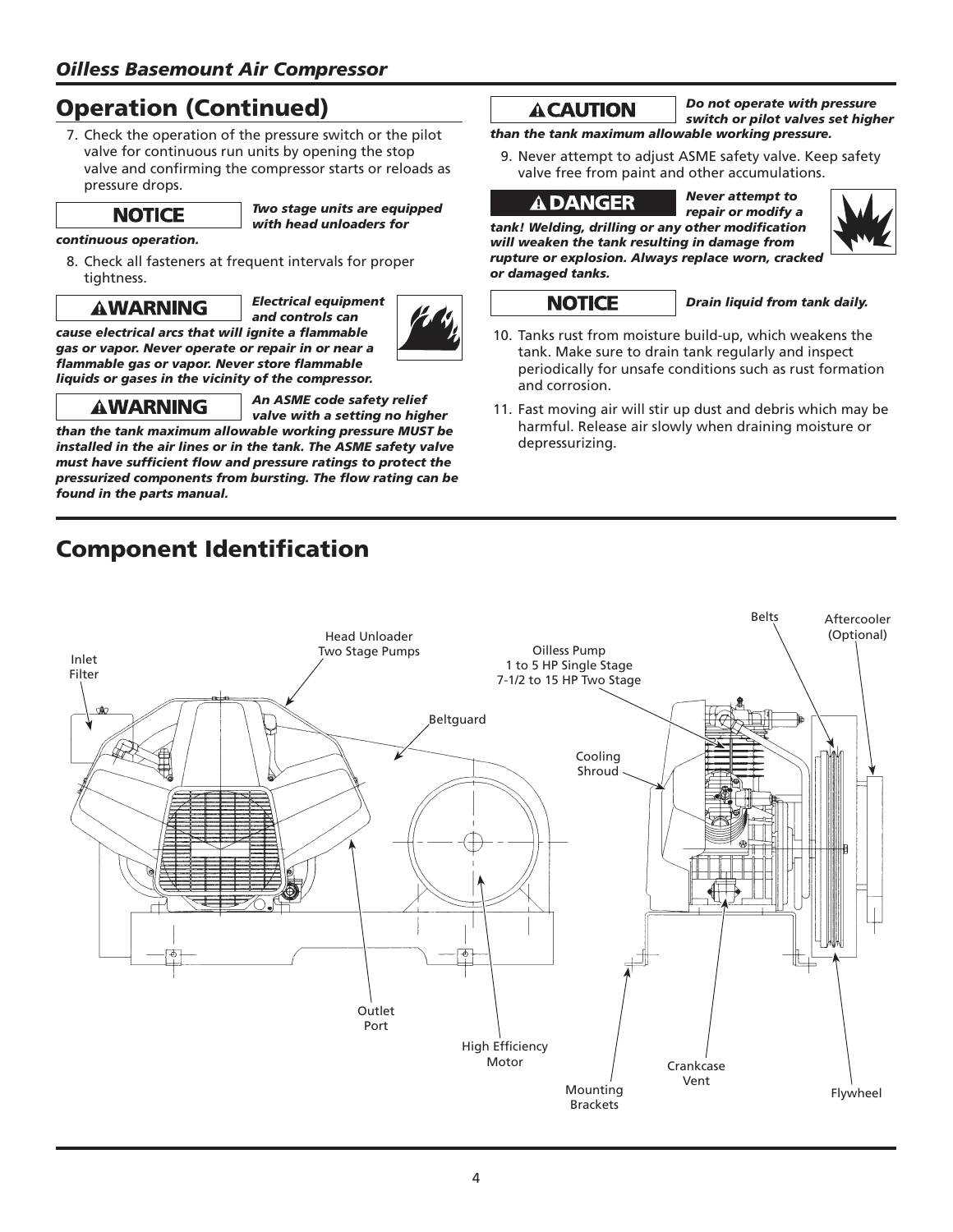# **Maintenance Schedule**

|                        |                      | <b>Operating Hours</b> |     |      |                  |  |  |                                               |
|------------------------|----------------------|------------------------|-----|------|------------------|--|--|-----------------------------------------------|
| <b>Item</b>            | <b>Action needed</b> | <b>Daily</b>           | 500 | 2500 | 5000             |  |  | 10,000 15,000 20,000 Remarks                  |
| Tank                   | Drain moisture       |                        |     |      |                  |  |  |                                               |
| Inlet air filter       | Inspect, replace     |                        |     |      |                  |  |  | Every 2500 hours or less                      |
| Blower fan             | Clean                |                        |     |      |                  |  |  |                                               |
| Fan Duct               | Clean                |                        |     |      |                  |  |  |                                               |
| <b>Compressor Fins</b> | Clean                |                        |     |      |                  |  |  | Every 2500 hours or less                      |
| <b>Bearings</b>        | Inspect, replace     |                        |     |      |                  |  |  |                                               |
| Compression rings      | Replace              |                        |     |      |                  |  |  |                                               |
| Wrist pin bearing      | Regrease             |                        |     |      |                  |  |  |                                               |
| Piston set             | Replace              |                        |     |      |                  |  |  |                                               |
| V-belt                 | Inspect, replace     | See Note 3             |     |      | $\blacktriangle$ |  |  |                                               |
| <b>Pressure Switch</b> | Confirm operation    |                        |     |      |                  |  |  |                                               |
| Magnetic starter       | Inspect              |                        |     |      |                  |  |  | Replace if contact points are<br>deteriorated |
| Safety valve           | Confirm operation    |                        |     |      |                  |  |  | Every 2500 hours or less                      |
| Pressure gauge         | Inspect              |                        |     |      |                  |  |  | Every 2500 hours or less                      |

● Inspect

▲ Replace

## **NOTES:**

1. Inspect and perform maintenance periodically according to maintenance schedule.

- 2. The maintenance schedule relates to the normal operating conditions. If the circumstances and load condition are adverse, shorten the cycle time and do maintenance accordingly.
- 3. The tension of the V-belt should be adjusted during the initial stage and inspected every 1,500 hours afterwards. Proper belt tension for 3/4 to 3 HP units is 2-3 lbs./0.5 inch deflection; for 5 to 20 HP units, 4-6 lbs./0.5 inch deflection.

# **Air Filter Replacement**





- 3. Remove and discard filter cartridge.
- 4. Install new filter cartridge. **Do not attempt to clean and reuse filter cartridge.**



5. Wipe inside clean with dry cloth.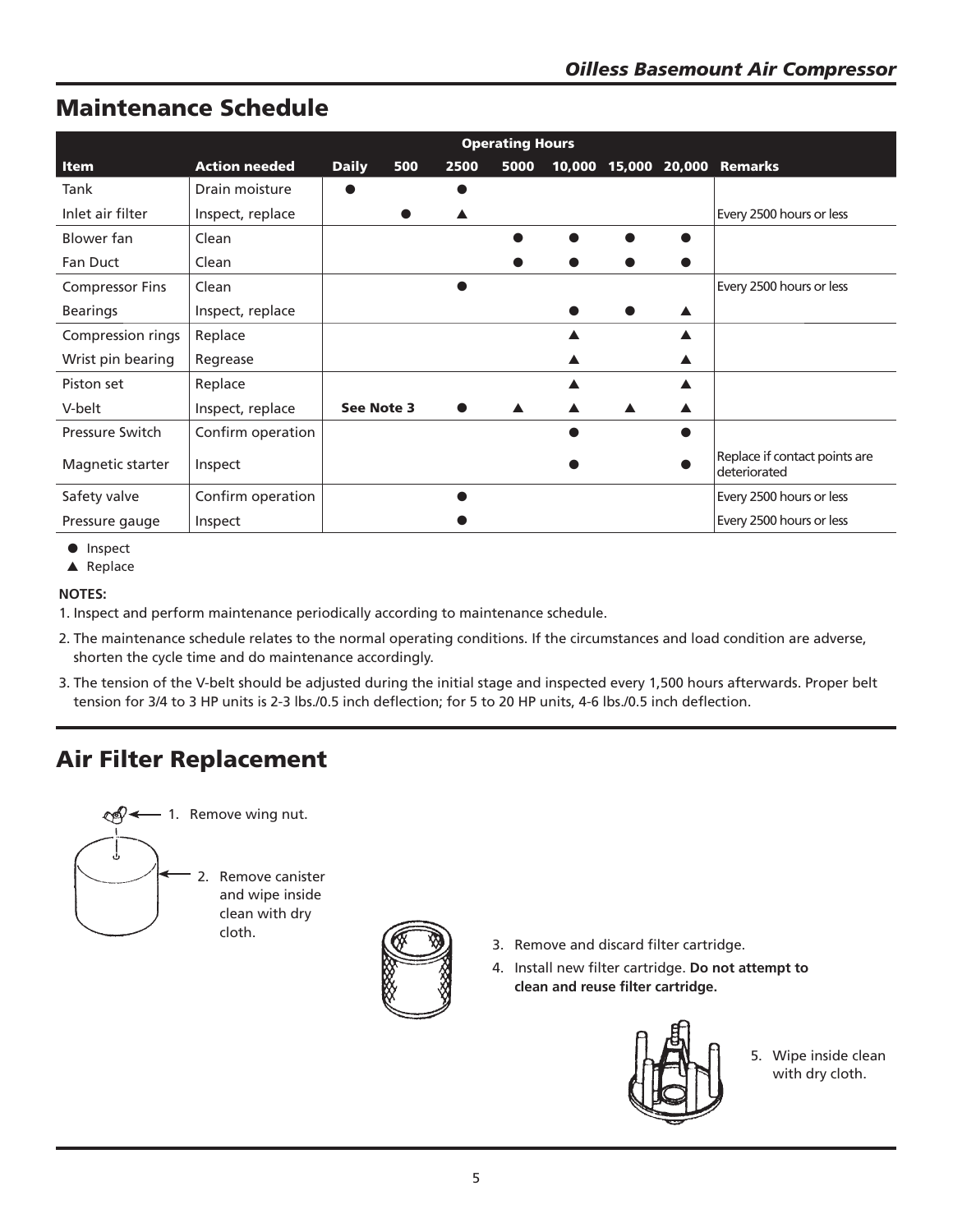# **Maintenance Log**

| <b>Date</b> | <b>Maintenance Required</b> | <b>Maintenance Performed</b> |
|-------------|-----------------------------|------------------------------|
|             |                             |                              |
|             |                             |                              |
|             |                             |                              |
|             |                             |                              |
|             |                             |                              |
|             |                             |                              |
|             |                             |                              |
|             |                             |                              |
|             |                             |                              |
|             |                             |                              |
|             |                             |                              |
|             |                             |                              |
|             |                             |                              |
|             |                             |                              |
|             |                             |                              |
|             |                             |                              |
|             |                             |                              |
|             | - -<br>$ -$                 |                              |
|             | — —<br>_________            |                              |
|             | — —                         |                              |
| $ -$        |                             |                              |
|             |                             |                              |
|             | $ -$                        |                              |
|             | __                          |                              |
|             | $ -$                        |                              |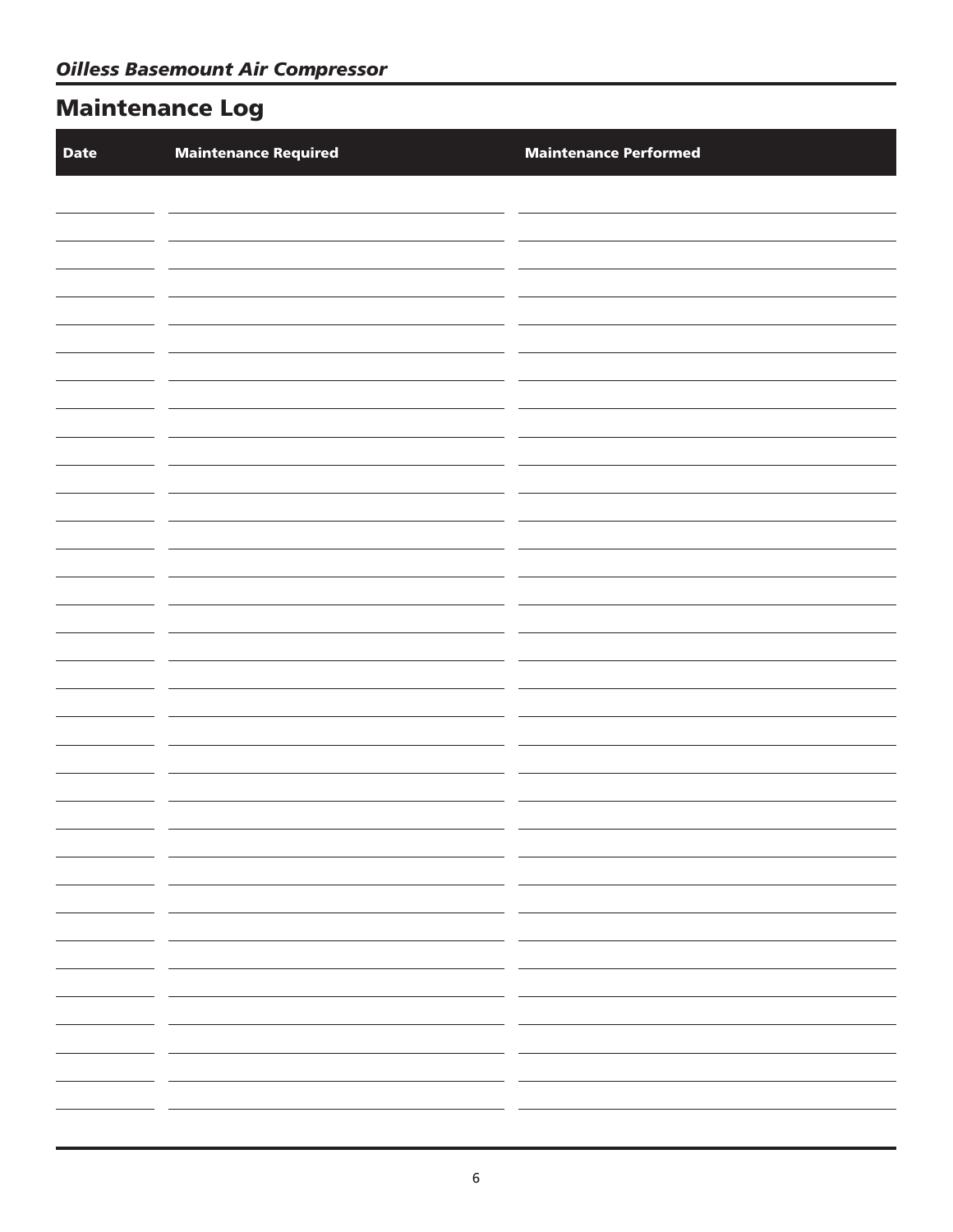# **Maintenance Log**

| <b>Date</b> | <b>Maintenance Required</b>                                                                                                                                                                                                          | <b>Maintenance Performed</b>                                                                                    |
|-------------|--------------------------------------------------------------------------------------------------------------------------------------------------------------------------------------------------------------------------------------|-----------------------------------------------------------------------------------------------------------------|
|             |                                                                                                                                                                                                                                      |                                                                                                                 |
|             |                                                                                                                                                                                                                                      |                                                                                                                 |
|             |                                                                                                                                                                                                                                      |                                                                                                                 |
|             |                                                                                                                                                                                                                                      |                                                                                                                 |
|             |                                                                                                                                                                                                                                      |                                                                                                                 |
|             |                                                                                                                                                                                                                                      |                                                                                                                 |
|             |                                                                                                                                                                                                                                      |                                                                                                                 |
|             |                                                                                                                                                                                                                                      |                                                                                                                 |
|             |                                                                                                                                                                                                                                      |                                                                                                                 |
|             |                                                                                                                                                                                                                                      |                                                                                                                 |
|             |                                                                                                                                                                                                                                      |                                                                                                                 |
|             |                                                                                                                                                                                                                                      |                                                                                                                 |
|             |                                                                                                                                                                                                                                      |                                                                                                                 |
|             |                                                                                                                                                                                                                                      |                                                                                                                 |
|             |                                                                                                                                                                                                                                      |                                                                                                                 |
|             |                                                                                                                                                                                                                                      |                                                                                                                 |
|             |                                                                                                                                                                                                                                      |                                                                                                                 |
|             | <u> 1980 - Jan Stein Stein Stein Stein Stein Stein Stein Stein Stein Stein Stein Stein Stein Stein Stein Stein Stein Stein Stein Stein Stein Stein Stein Stein Stein Stein Stein Stein Stein Stein Stein Stein Stein Stein Stein</u> |                                                                                                                 |
|             | the contract of the contract of the contract of the contract of the contract of the contract of the                                                                                                                                  | the control of the control of the control of the                                                                |
|             | <u> 1980 - Andrea Andrew Maria (h. 1980).</u>                                                                                                                                                                                        |                                                                                                                 |
|             |                                                                                                                                                                                                                                      | the control of the control of the control of the control of                                                     |
|             |                                                                                                                                                                                                                                      | the control of the control of the control of the control of<br>the control of the control of the control of the |
|             |                                                                                                                                                                                                                                      | the control of the control of the control of the                                                                |
|             |                                                                                                                                                                                                                                      |                                                                                                                 |
|             |                                                                                                                                                                                                                                      |                                                                                                                 |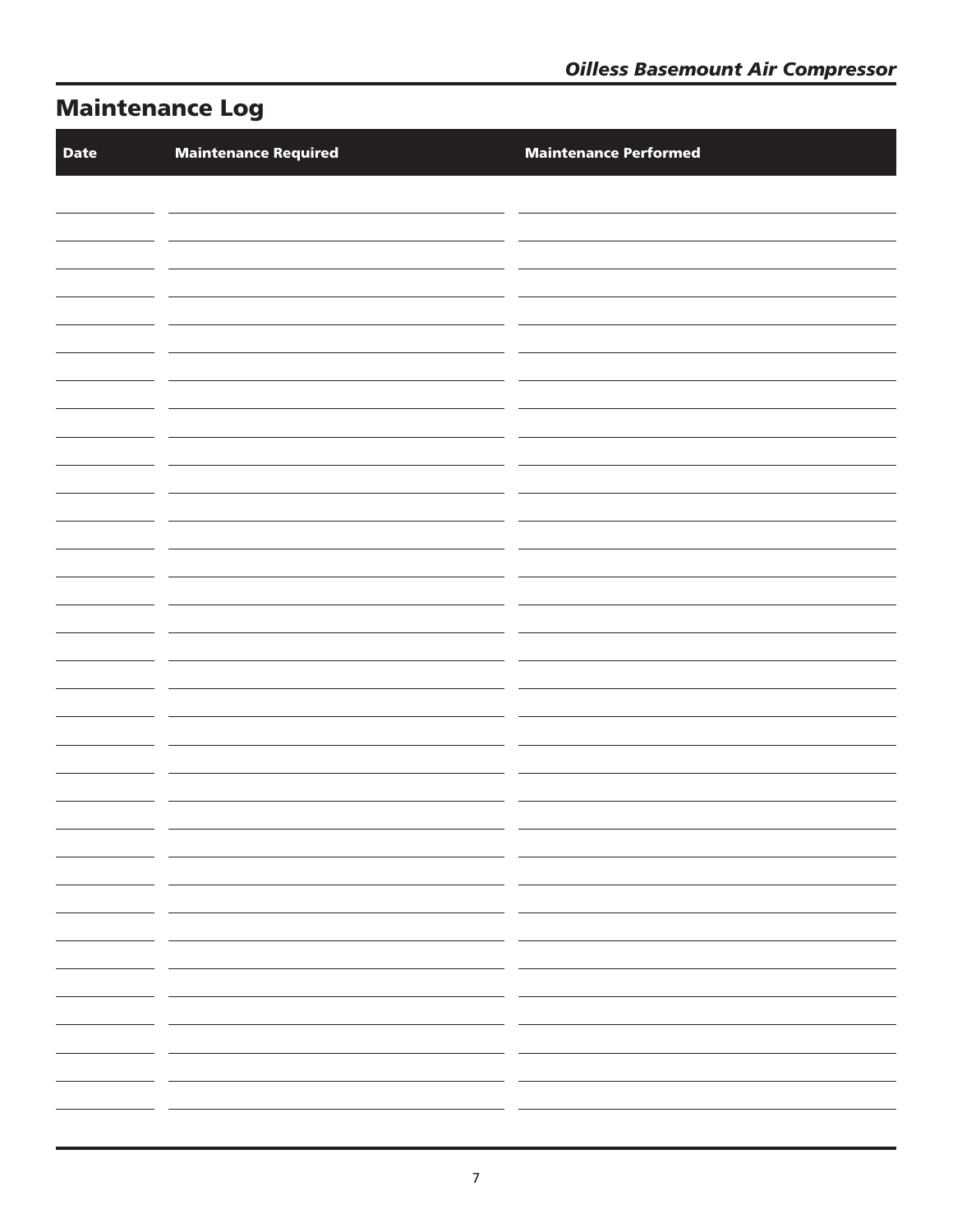# **Maintenance**

## **RING AND PISTON SET REPLACEMENT (10,000 Hours)**

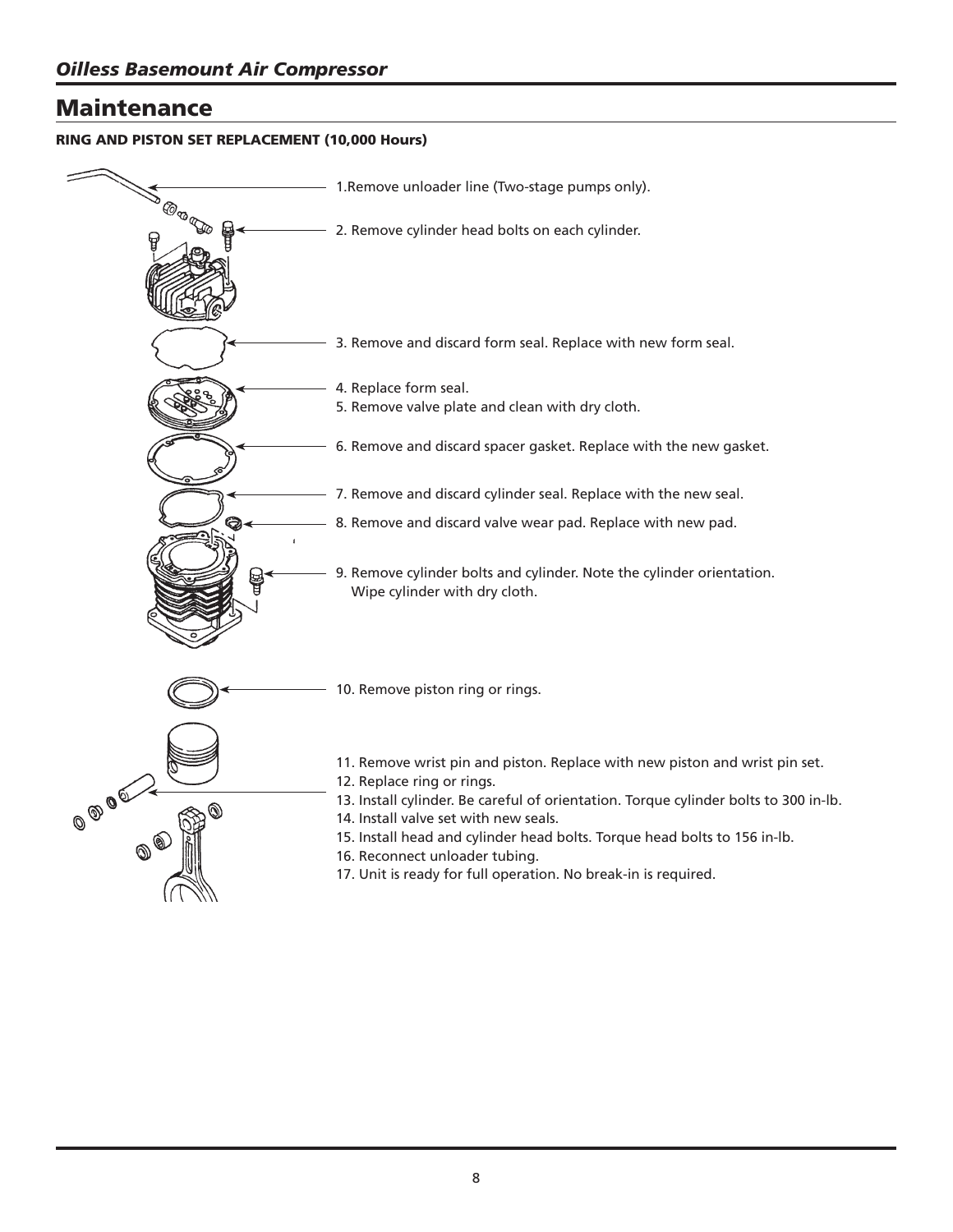# *Oilless Basemount Air Compressor*

### **Ref.**<br>No. Description Mum **Description Number** Qty. 1 Pump 1 - 1-1⁄2 HP OPS010 1 2 - 3 HP OPS030 1 5 HP OPS075 1 7-1⁄2 HP OPT100 1 10 HP OPT100 1 15 HP OPT150 1 2 Bracket Beltguard 1 - 1-1⁄2 HP JP001100AV 1 2 - 3 HP JP014500AV 1 JP014300AV 1 7-1⁄2 - 15 HP JP013500AV 1 3 Beltguard 1 - 1-1⁄2 HP BG012400AV 1 BG012802AV 1 7-1⁄2 - 15 HP 4 Belt BT023300AV 1 1-1⁄2 HP BT009500AV 1 BT011300AV 1 3 HP BT008500AV 1 BT022100AV 2 7-1⁄2 HP BT011200AV 2 10 HP BT009200AV 2 BT010200AV

| Ref.                     |                     | Part          |      |
|--------------------------|---------------------|---------------|------|
| No.                      | <b>Description</b>  | <b>Number</b> | Qty. |
| 1                        | <b>Motor Pulley</b> |               |      |
|                          | 1 HP                | PU202617AV    | 1    |
|                          | $1-1/2$ HP          | PU009725AV    | 1    |
|                          |                     |               |      |
|                          | 2 HP                | PU009778AV    | 1    |
|                          | 3 HP                | PU009777AV    | 1    |
|                          | 5 HP                | PU202634AV    | 1    |
|                          | $7-1/2$ HP          | PU009775AV    | 1    |
|                          | 10 HP               | PU009772AV    | 1    |
|                          | <b>15 HP</b>        | PU009758AV    | 1    |
| $\overline{\phantom{a}}$ | Motor               |               |      |
|                          | 1 HP                | MC301561AV    | 1    |
|                          | $1-1/2$ HP          | MC303317AV    | 1    |
|                          | 2 HP                | MC303300AV    | 1    |
|                          | 3 HP                | MC303301AV    | 1    |
|                          | 5 HP                | MC303303AV    | 1    |
|                          | $7-1/2$ HP          | MC303308AV    | 1    |
|                          | 10 HP               | MC303310AV    | 1    |
|                          | <b>15 HP</b>        | MC303312AV    | 1    |
| 3                        | <b>Mounts</b>       |               |      |
|                          | 1 - 1-1/2 HP        | JP009100AV    | 4    |
|                          | $2 - 5$ HP          | ISO41600AV    | 4    |
|                          | $7-1/2 - 15$ HP     | BA106100AV    | 4    |
| 4                        | <b>Baseplate</b>    |               |      |
|                          | $1 - 1 - 1/2$ HP    | BA000200AV    | 1    |
|                          | $2 - 3$ HP          | BA000301AV    | 1    |
|                          | 5 HP                | BA000401AV    | 1    |
|                          | $7 - 1/2 - 15$ HP   | BA060101AV    | 1    |
|                          |                     |               |      |





# **Replacement Parts List**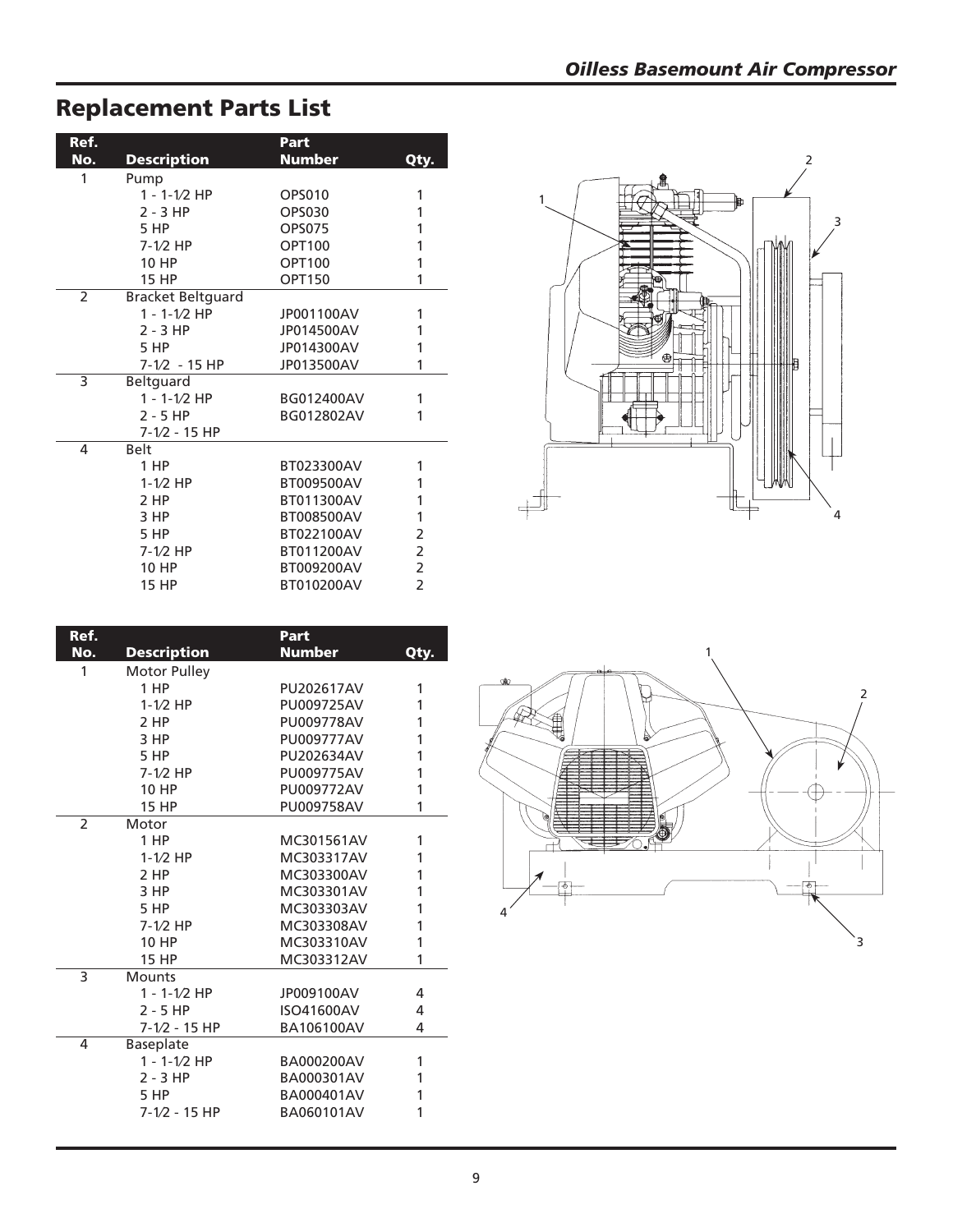# **Notes**

 $\overline{\phantom{0}}$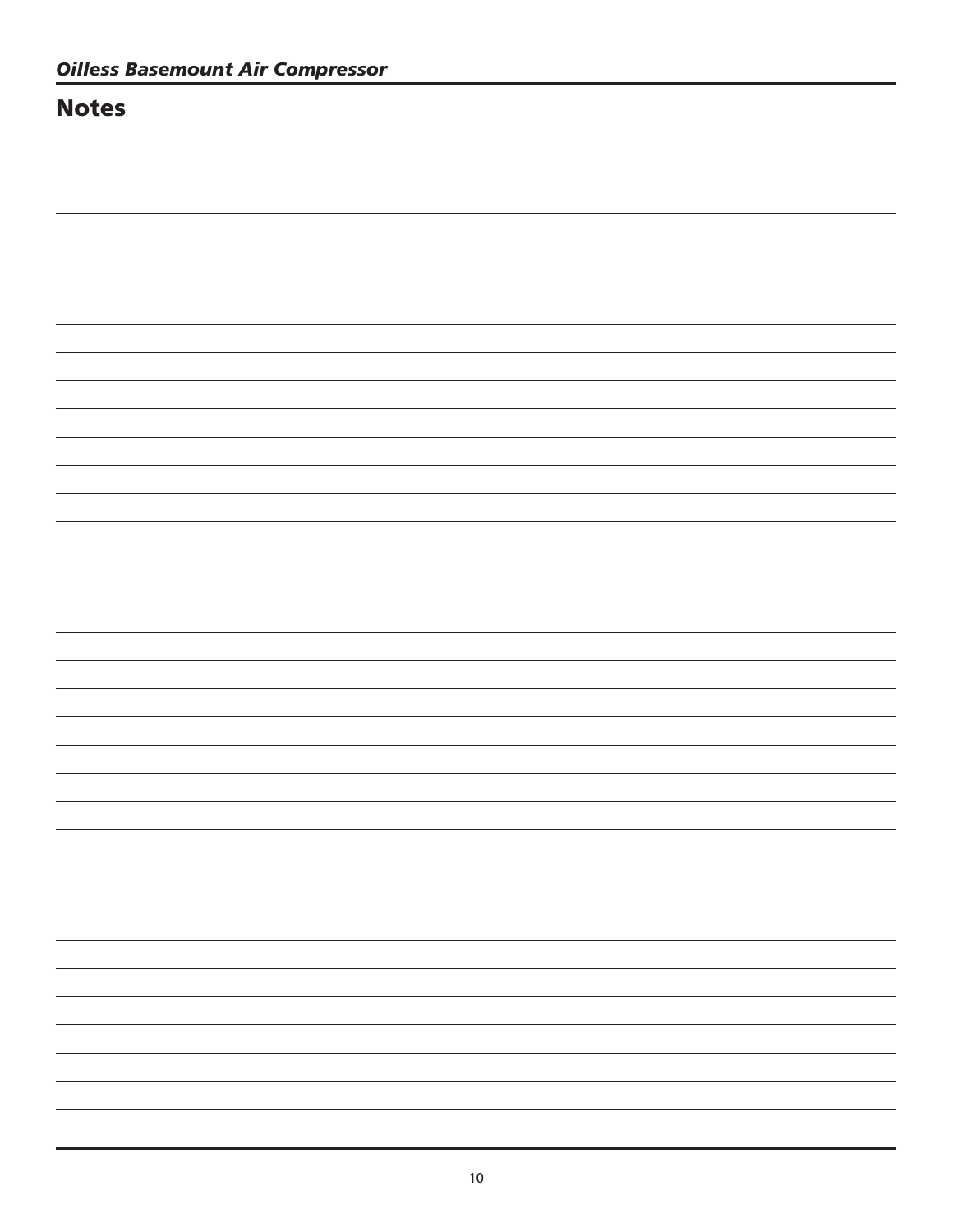# **Powerex Limited Warranty – Applicable to Non-OEM Customers in the U.S. & Canada Only**

### **Warranty and Remedies.**

**(a) General.** Powerex warrants each Compressor System, Vacuum System, Vacuum Pump, Compressor Air-End, or Powerex branded Accessory (collectively "Products", individually each a "Product") to be free from defects in material and workmanship ("Defects") at the date of shipment. This warranty shall apply only to Products that are purchased and used in the United States of America and in Canada. EXCEPT AS SET FORTH BELOW, NO OTHER WARRANTY, WHETHER EXPRESS OR IMPLIED, INCLUDING ANYWARRANTY OF MERCHANTABILITY OR FITNESS FOR A PARTICULAR PURPOSE, SHALL EXIST IN CONNECTION WITH THE SALE OR USE OF SUCH PRODUCTS. TO THE EXTENT PERMITTED BY LAW, ANY AND ALL IMPLIED WARRANTIES ARE EXCLUDED. All warranty claims must be made in writing and delivered to Powerex in accordance with the procedures set forth on its website (www.powerexinc.com), or such claim shall be barred. Upon timely receipt of a warranty claim, Powerex shall inspect the Product claimed to have a Defect, and Powerex shall repair, or, at its option, replace, free of charge, any Product which it determines to have had a Defect; provided, however, that if circumstances are such as to preclude the remedying of Defect by repair or replacement, Powerex shall, upon return of the Product, refund to buyer any part of the purchase price of such Products paid to Powerex. Freight for returning Products to Powerex for inspection shall be paid by buyer. The warranties and remedies herein are the sole and exclusive remedy for any breach of warranty or for any other claim based on any Defect, or non-performance of the Products, whether based upon contract, warranty or negligence.

**(b) (i) Standard Period of Warranty – Parts and Labor** - The purchase of any system includes our standard warranty. Powerex warrants and represents all Products shall be free from Defects for the first eighteen (18) months from the date of shipment by Powerex, or twelve (12) months from the documented date of startup, or five thousand (5,000) hours of use, whichever occurs first. During such warranty period, Powerex shall be fully liable for all Defects in the Products (the "Product Defects"), i.e., all costs of repair or replacement, which may include "in and out" charges, so long as the Products are located in the United States or Canada, and the Products are reasonably located and accessible by service personnel for removal. "In and out" charges include the costs of removing a Product from buyer's equipment for repair or replacement.

**(ii) Premium Period of Warranty – Parts and Labor** - In order to be eligible for premium warranty coverage, a premium warranty for each system must be purchased when order is placed. Powerex warrants and represents all Products shall be free from Defects for the first thirty (30) months from the date of shipment by Powerex, or twenty-four (24) months from the documented date of startup, or seven thousand five hundred (7,500) hours of use, whichever occurs first. During such warranty period, Powerex shall be fully liable for all Defects in the Products (the "Product Defects"), i.e., all costs of repair or replacement, which may include "in and out" charges, so long as the Products are located in the United States or Canada, and the Products are reasonably located and accessible by service personnel for removal. "In and out" charges include the costs of removing a Product from buyer's equipment for repair or replacement.

**(c) Additional Period of Warranty – Parts Only (No Labor).** In addition to the above, Powerex warrants each Powerex branded Compressor Air- End and Vacuum Pump shall be free of Defects for a period of forty-two (42) months from the date of shipment by Powerex, or thirty-six (36) months from the documented date of startup, or ten thousand (10,000) hours of use, whichever occurs first. Supplier's repair or replacement of any Product shall not extend the period of any warranty of any Product. This warranty applies to the exchange of part(s) found to be defective by an Authorized Powerex Service Representative only.

**(d) Replacement Pumps – Parts Only (No Labor).** For any replacement Air-End or Vacuum Pumps installed on a Powerex manufactured system or unit after any initial warranty period has expired or where another warranty does not apply for any reason, Powerex warrants that the Air-End or Vacuum Pumps shall be free of Defects for a period of thirty-six (36) months from the date of shipment by Powerex or ten thousand (10,000)hours of use, whichever comes first. For any replacement Air-End or Vacuum Pumps installed on a system that was not manufactured by Powerex after any initial warranty period has expired or where another warranty does not apply for any reason, Powerex warrants that the Air-End or Vacuum Pumps shall be free of Defects for the first twelve (12) months from the date of shipment by Powerex. Supplier's repair or replacement of any Product shall not extend the period of any warranty of any Product. This warranty applies to the exchange of part(s) found to be defective by an Authorized Powerex Service Representative only.

**(e) Replacement Motors – Parts Only (No Labor).** For any replacement motor installed on a Powerex manufactured system or unit after any initial warranty period has expired or where another warranty does not apply for any reason, Powerex warrants that the replacement motor shall be free of Defects for the first twelve (12) months from the date of shipment by Powerex. For any replacement motor installed on a system or unit that was not manufactured by Powerex after any initial warranty period has expired or where another warranty does not apply for any reason, Powerex warrants that the replacement motor shall be free of Defects for the first ninety (90) days from the date of shipment by Powerex. Supplier's repair or replacement of any Product shall not extend the period of any warranty of any Product. This warranty applies to the exchange of part(s) found to be defective by an Authorized Powerex Service Representative only.

**(f) Replacement Parts – Parts Only (No Labor).** For other replacement parts besides motors, Air-End or Vacuum Pumps installed on a Powerex manufactured system or unit after any initial warranty period has expired or where another warranty does not apply for any reason, Powerex warrants that such replacement parts will be free from Defects for the first twelve (12) months from the date of shipment by Powerex. For other replacement parts besides motors, Air-End or Vacuum Pumps installed on a system or unit that was not manufactured by Powerex after any initial warranty period has expired or where another warranty does not apply for any reason, Powerex makes no warranties. Supplier's repair or replacement of any Product shall not extend the period of any warranty of any Product. This warranty applies to the exchange of part(s) found to be defective by an Authorized Powerex Service Representative only.

**(g) Coverage.** The warranty provided herein applies to Powerex manufactured units or systems only.

**(h) Exceptions.** Notwithstanding anything to the contrary herein, Powerex shall have no warranty obligations with respect to Products:

- (i) that have not been installed in accordance with Powerex's written specifications and instructions;
- (ii) that have not been maintained in accordance with Powerex's written instructions;
- (iii) that have been materially modified without the prior written approval of Powerex; or
- (iv) that experience failures resulting from operation, either intentional or otherwise, in excess of rated capacities or in an otherwise improper manner.